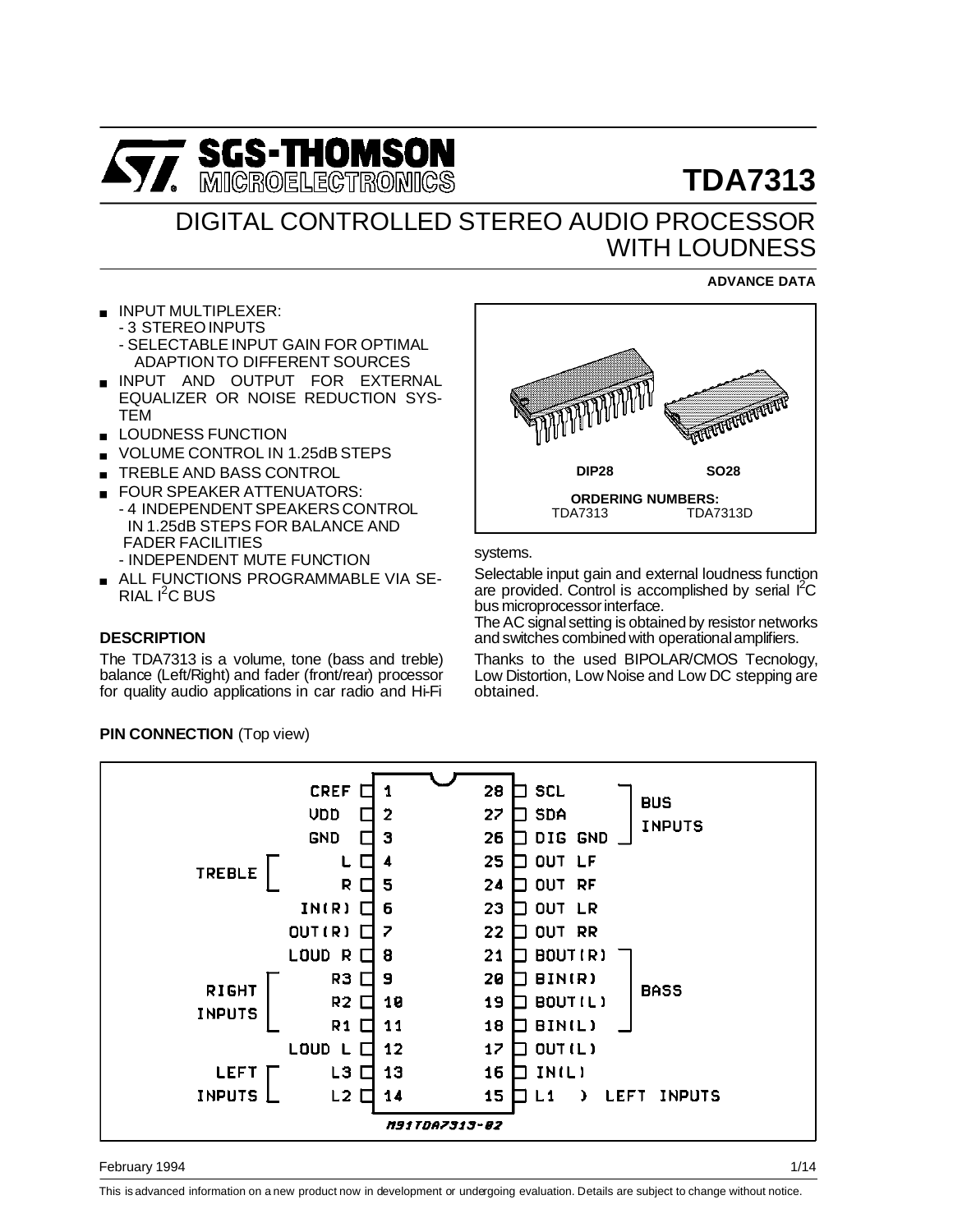# **TDA7313**

# **TEST CIRCUIT**



#### **THERMAL DATA**

| Svmbol                         | <b>Description</b>                                    | SO28 | DIP28 | Unit          |
|--------------------------------|-------------------------------------------------------|------|-------|---------------|
| ∽<br>$R_{th}$<br><i>i-pins</i> | --<br>⊦ Junction-pins<br>Resistance<br>⊺hermal<br>max | 85   | 65    | $\degree$ C/W |

# **ABSOLUTE MAXIMUM RATINGS**

| <b>Symbol</b>               | <b>Parameter</b>                     | Value           | Unit    |
|-----------------------------|--------------------------------------|-----------------|---------|
| $V_{\rm S}$                 | Operating Supply Voltage             | 10.2            |         |
| $\mathsf{T}_{\mathsf{amb}}$ | <b>Operating Ambient Temperature</b> | $-40$ to 85     | $\circ$ |
| ${\sf T}_{\sf stg}$         | Storage Temperature Range            | $-55$ to $+150$ | $\circ$ |

#### **QUICK REFERENCE DATA**

| Symbol     | <b>Parameter</b>                                   | Min.     | Typ. | Max.     | Unit        |
|------------|----------------------------------------------------|----------|------|----------|-------------|
| Vs         | Supply Voltage                                     | 6        | 9    | 10       | V           |
| $V_{CL}$   | Max. input signal handling                         | 2        |      |          | <b>Vrms</b> |
| <b>THD</b> | Total Harmonic Distortion $V = 1$ Vrms $f = 1$ KHz |          | 0.01 | 0.1      | %           |
| S/N        | Signal to Noise Ratio                              |          | 106  |          | dB          |
| $S_{C}$    | Channel Separation $f = 1KHz$                      |          | 103  |          | dB          |
|            | Volume Control 1.25dB step                         | $-78.75$ |      | 0        | dB          |
|            | Bass and Treble Control 2db step                   | $-14$    |      | $+14$    | dB          |
|            | Fader and Balance Control 1.25dB step              | $-38.75$ |      | $\Omega$ | dB          |
|            | 3.75dB step<br>Input Gain                          | 0        |      | 11.25    | dB          |
|            | <b>Mute Attenuation</b>                            |          | 100  |          | dB          |

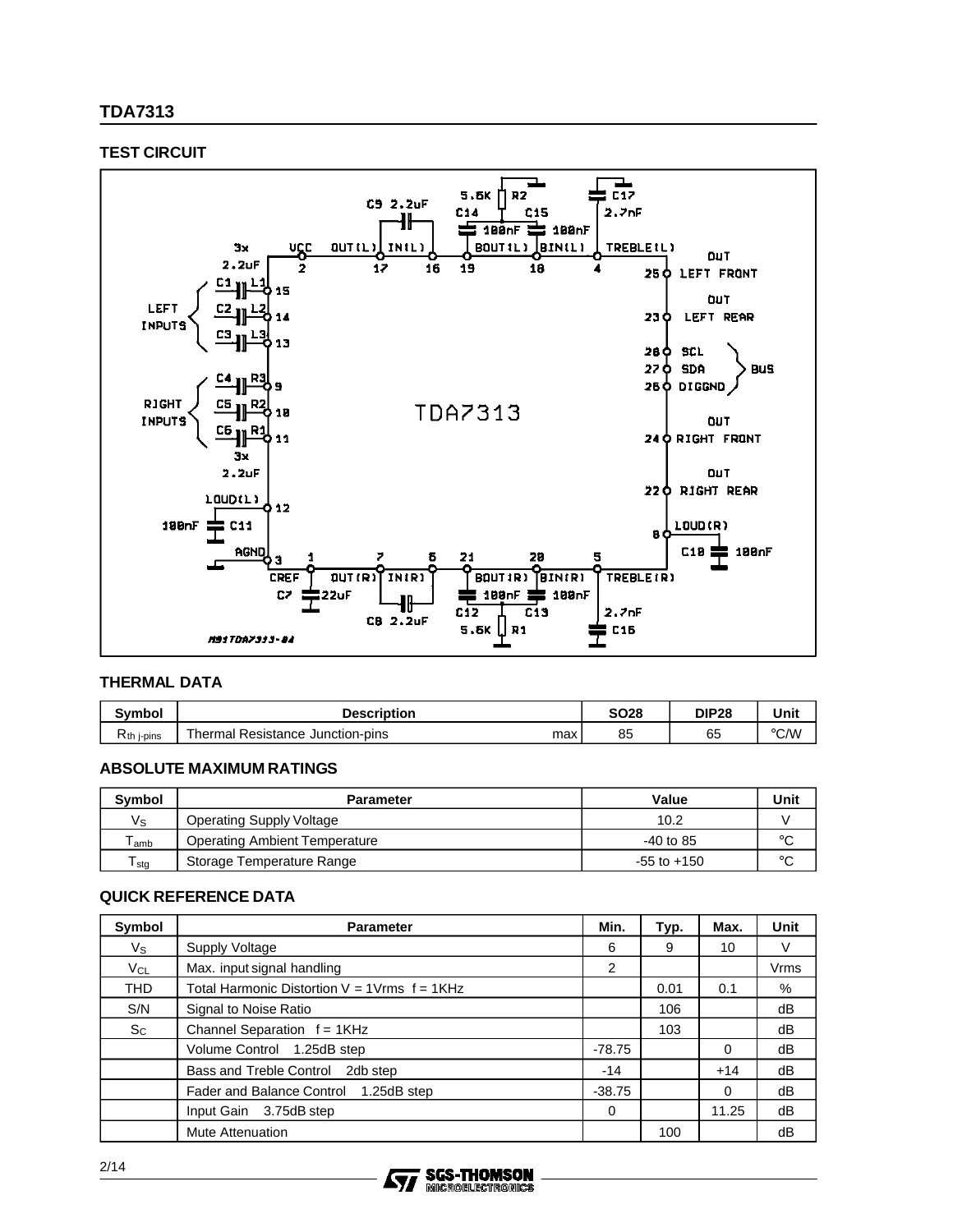

**SGS-THOMSON**<br>MICROELECTRONICS

ィ

## **BLOCK DIAGRAM**

**TDA7313**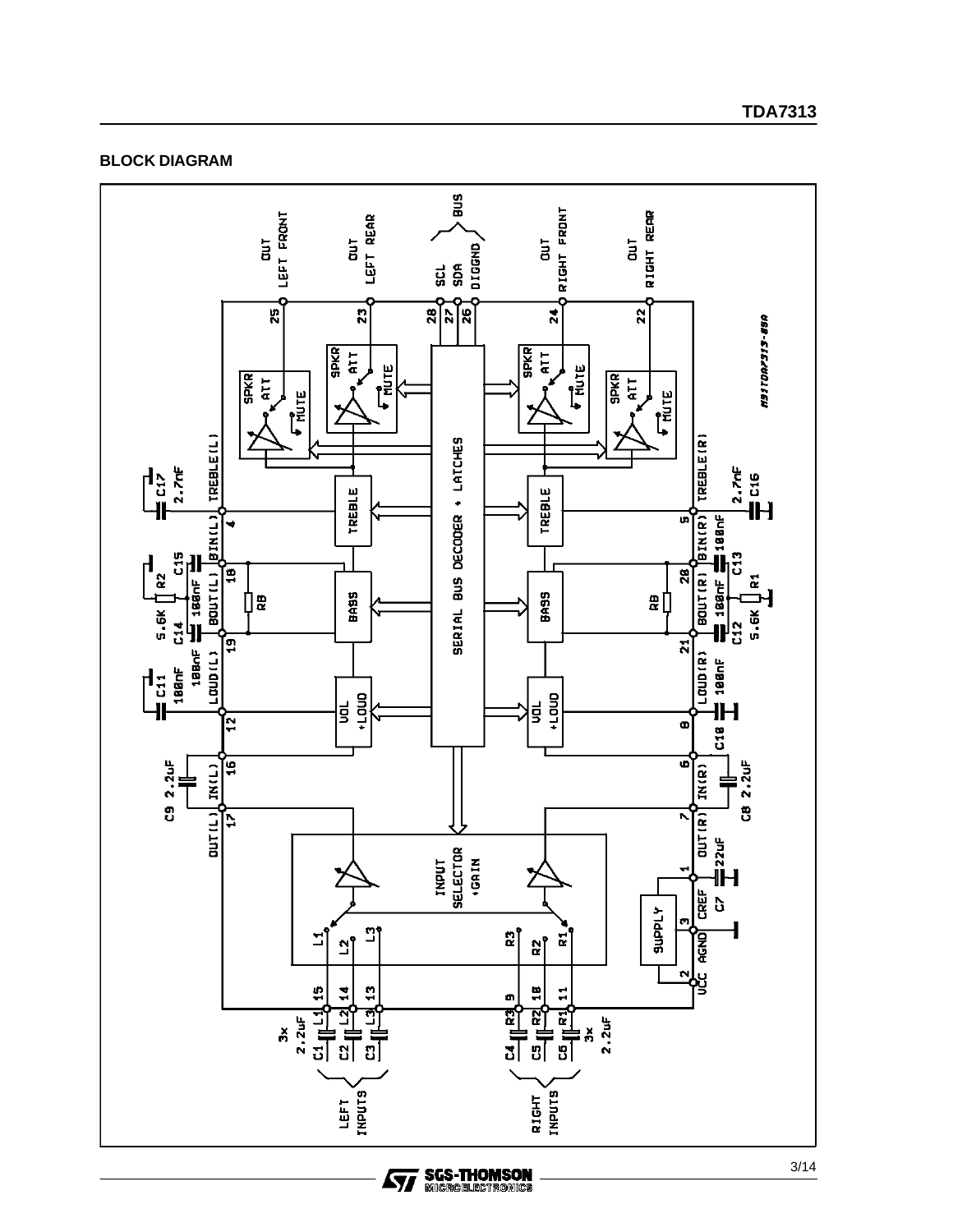# **TDA7313**

#### **ELECTRICAL CHARACTERISTICS** (refer to the test circuit  $T_{amb} = 25^{\circ}C$ ,  $V_S = 9V$ ,  $R_L = 10K\Omega$ ,  $R_G = 600\Omega$ , all controls flat (G = 0), f = 1KHz unless otherwise specified)

| Symbol             | <b>Parameter</b>        | <b>Test Condition</b> | Min. | Typ. | Max. | Unit |
|--------------------|-------------------------|-----------------------|------|------|------|------|
| <b>SUPPLY</b>      |                         |                       |      |      |      |      |
| Vs                 | Supply Voltage          |                       | 6    | 9    | 10   |      |
| Is                 | <b>Supply Current</b>   |                       |      | 8    | 11   | mA   |
| <b>SVR</b>         | <b>Ripple Rejection</b> |                       | 60   | 80   |      | dB   |
| INDI IT SEL ECTORS |                         |                       |      |      |      |      |

#### INPUT SELECTORS

| $R_{\parallel}$          | Input Resistance       | Input 1, 2, 3       | 35   | 50    | 70 | KΩ      |
|--------------------------|------------------------|---------------------|------|-------|----|---------|
| $V_{CL}$                 | <b>Clipping Level</b>  |                     | 2    | 2.5   |    | Vrms    |
| $S_{IN}$                 | Input Separation (2)   |                     | 80   | 100   |    | dB      |
| $R_L$                    | Output Load resistance | pin 7, 17           | 2    |       |    | KΩ      |
| GINmin                   | Min. Input Gain        |                     | $-1$ | 0     |    | dB      |
| $G_{INmax}$              | Max. Input Gain        |                     |      | 11.25 |    | dB      |
| <b>G</b> <sub>STEP</sub> | <b>Step Resolution</b> |                     |      | 3.75  |    | dB      |
| $e_{IN}$                 | <b>Input Noise</b>     | $G = 11.25dB$       |      | 2     |    | $\mu V$ |
| $V_{DC}$                 | DC Steps               | adjacent gain steps |      | 4     | 20 | mV      |
|                          |                        | $G = 18.75$ to Mute |      | 4     |    | mV      |

# VOLUME CONTROL

| $R_{IV}$             | Input Resistance             |                                                  | 20            | 33       | 50        | $k\Omega$ |
|----------------------|------------------------------|--------------------------------------------------|---------------|----------|-----------|-----------|
| $C_{\mathsf{RANGE}}$ | Control Range                |                                                  | 70            | 75       | 80        | dB        |
| A <sub>VMIN</sub>    | Min. Attenuation             |                                                  | -1            | 0        |           | dB        |
| Avmax                | Max. Attenuation             |                                                  | 70            | 75       | 80        | dB        |
| A <sub>STEP</sub>    | <b>Step Resolution</b>       |                                                  | 0.5           | 1.25     | 1.75      | dB        |
| EA                   | <b>Attenuation Set Error</b> | $Av = 0$ to -20dB<br>$Av = -20$ to $-60dB$       | $-1.25$<br>-3 | 0        | 1.25<br>2 | dВ<br>dВ  |
| Eт                   | Tracking Error               |                                                  |               |          | 2         | dВ        |
| $V_{DC}$             | DC Steps                     | adjacent attenuation steps<br>From 0dB to Av max |               | 0<br>0.5 | 3<br>7.5  | mV<br>mV  |

### SPEAKER ATTENUATORS

| $\mathrm{C}_{\text{range}}$ | Control Range                  |                                       | 35  | 37.5 | 40      | dB       |
|-----------------------------|--------------------------------|---------------------------------------|-----|------|---------|----------|
| <b>SSTEP</b>                | <b>Step Resolution</b>         |                                       | 0.5 | 1.25 | 1.75    | dB       |
| E <sub>A</sub>              | Attenuation set error          |                                       |     |      | 1.5     | dB       |
| A <sub>MUTE</sub>           | <b>Output Mute Attenuation</b> |                                       | 80  | 100  |         | dB       |
| <b>V<sub>DC</sub></b>       | DC Steps                       | adjacent att. steps<br>from 0 to mute |     | 0    | 3<br>10 | mV<br>mV |

# BASS CONTROL (1)

| Gb                | Control Range                | Max.<br>Boost/cut | $+1^{\circ}$ | +14    | ±16 | dB |
|-------------------|------------------------------|-------------------|--------------|--------|-----|----|
| B <sub>STEP</sub> | <b>Step Resolution</b>       |                   |              | ⌒<br>_ | ⌒   | dB |
| $R_B$             | Internal Feedback Resistance |                   | 34           | 44     | 58  | KΩ |

# TREBLE CONTROL (1)

| ົ<br>υī     | ontrol:<br>≺anɑe     | Max.<br>Boost/cut | . . |   | $\overline{\phantom{0}}$<br>-<br>ாப | dB |
|-------------|----------------------|-------------------|-----|---|-------------------------------------|----|
| <b>STEP</b> | Step<br>. Resolution |                   |     | - |                                     | dB |

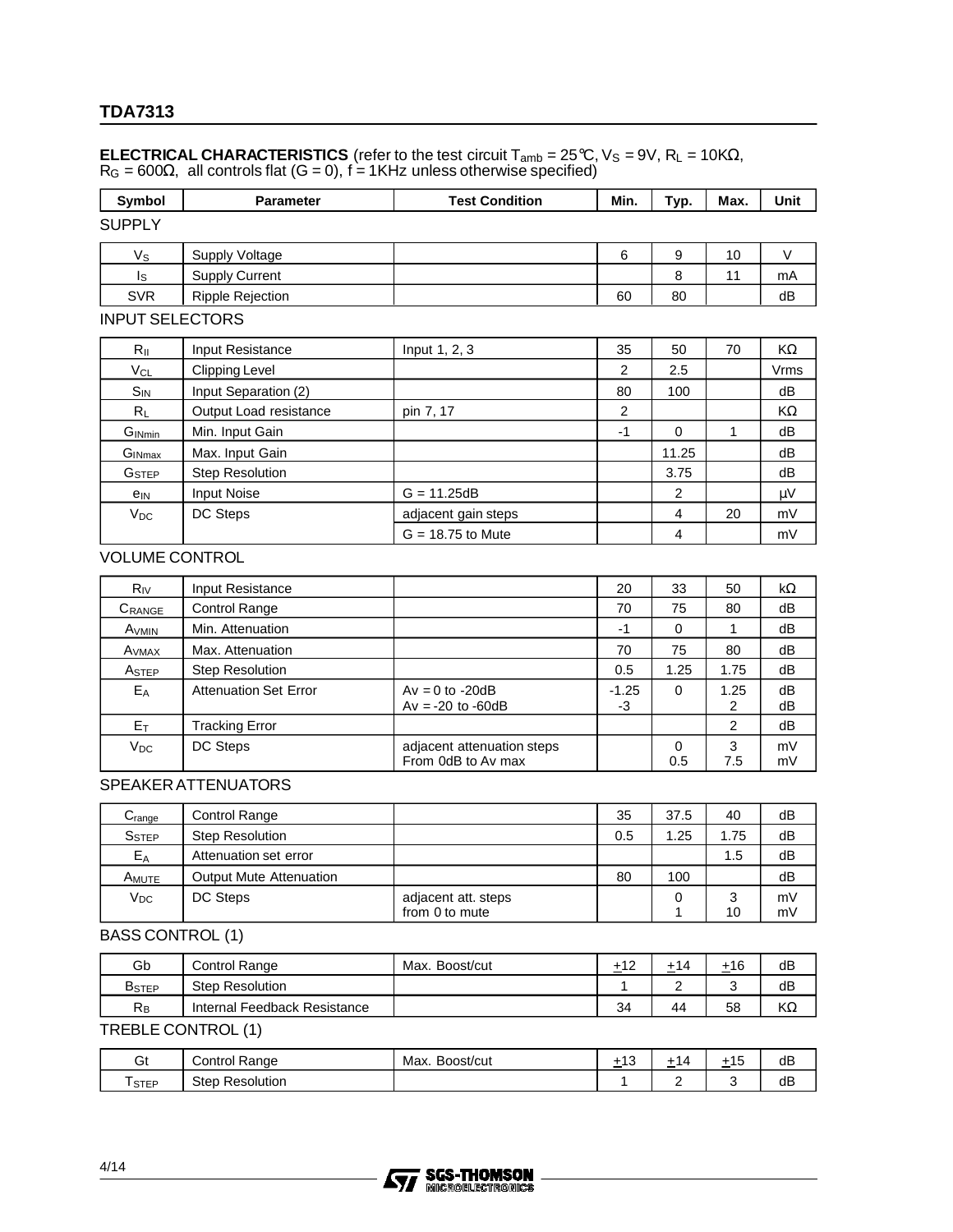# **ELECTRICAL CHARACTERISTICS** (continued)

| Symbol           | <b>Parameter</b>               | <b>Test Condition</b> | Min. | Typ. | Max. | Unit |
|------------------|--------------------------------|-----------------------|------|------|------|------|
| AUDIO OUTPUTS    |                                |                       |      |      |      |      |
| VocL             | Clipping Level                 | $d = 0.3%$            |      | 2.5  |      | Vrms |
| $R_L$            | <b>Output Load Resistance</b>  |                       | 2    |      |      | KΩ   |
| $C_L$            | <b>Output Load Capacitance</b> |                       |      |      | 10   | nF   |
| R <sub>OUT</sub> | Output resistance              |                       | 30   | 75   | 120  | Ω    |

VOUT DC Voltage Level 4.2 4.5 4.8 V

#### GENERAL

| $e_{NO}$ | <b>Output Noise</b>           | $BW = 20-20KHz$ , flat<br>output muted<br>all gains = $0dB$                           |    | 2.5<br>5             | 15         | μV<br>μV          |
|----------|-------------------------------|---------------------------------------------------------------------------------------|----|----------------------|------------|-------------------|
|          |                               | A curve all gains $=$ 0dB                                                             |    | 3                    |            | μV                |
| S/N      | Signal to Noise Ratio         | all gains = $0dB$ ; $V_O = 1V$ rms                                                    |    | 106                  |            | dB                |
| d        | <b>Distortion</b>             | $Av = 0$ , $V_{IN} = 1V$ rms<br>$Av = -20dB$ $V_{IN} = 1V$ rms<br>$V_{IN} = 0.3V$ rms |    | 0.01<br>0.09<br>0.04 | 0.1<br>0.3 | $\%$<br>%<br>$\%$ |
| Sc       | Channel Separation left/right |                                                                                       | 80 | 103                  |            | dB                |
|          | <b>Total Tracking error</b>   | $A_V = 0$ to -20dB<br>$-20$ to $-60$ dB                                               |    | 0<br>0               | 2          | dB<br>dВ          |

# BUS INPUTS

| $V_{IL}$        | Input Low Voltage                 |                       |    |      |    |
|-----------------|-----------------------------------|-----------------------|----|------|----|
| Vıн             | Input High Voltage                |                       |    |      |    |
| <sup>I</sup> IN | <b>Input Current</b>              |                       | -5 | $+5$ | μA |
| Vo              | Output Voltage SDA<br>Acknowledge | $I_{\Omega} = 1.6$ mA |    | 0.4  |    |

**Notes:**

(1) Bass and Treble response see attached diagram (fig.16). The center frequency and quality of the resonance behaviour can be choosen by the external circuitry. A standard first order bass response can be realized by a standard feedback network

(2) The selected input is grounded thru the 2.2µF capacitor.

# **Figure 1:** Loudness vs. Volume Attenuation





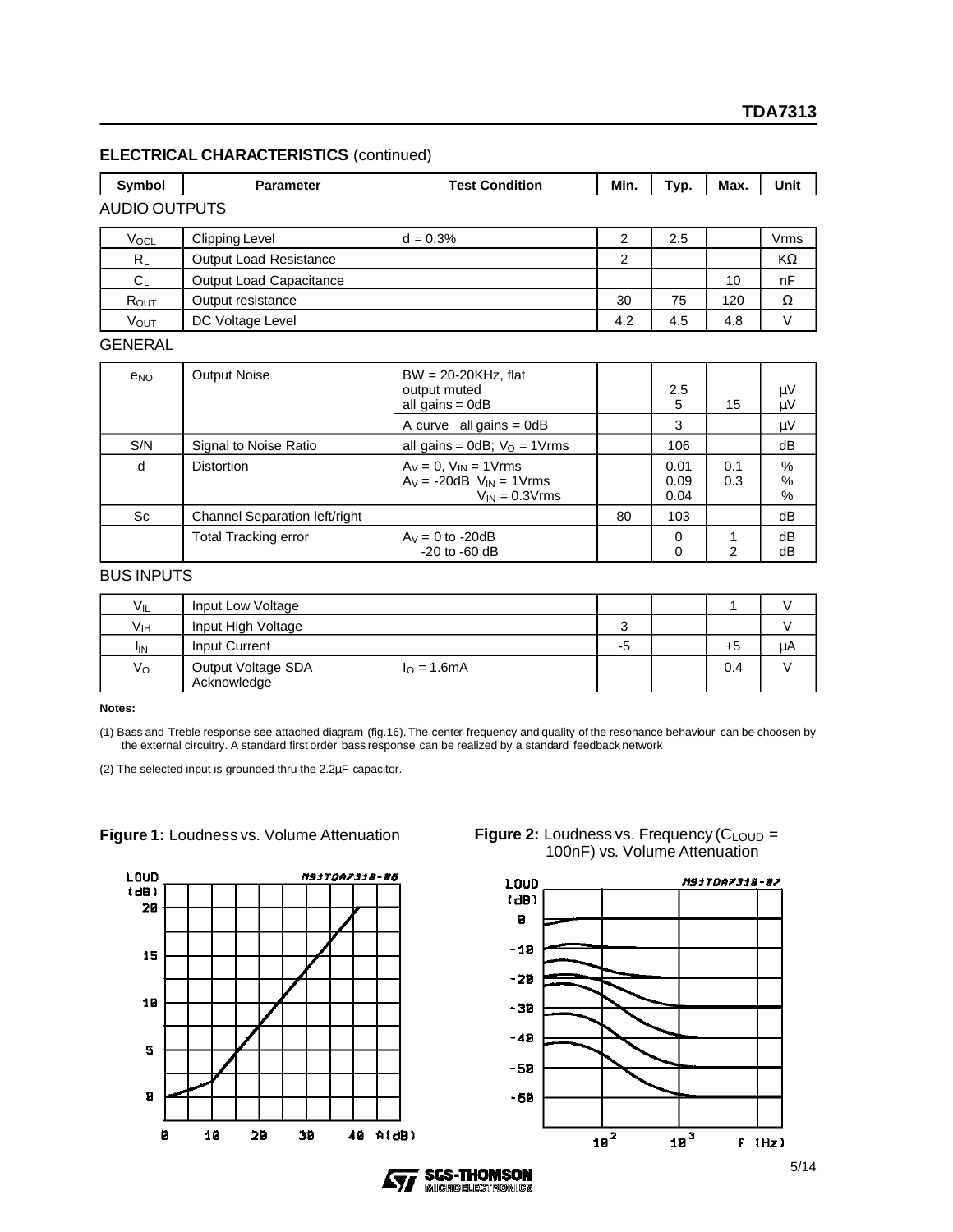

**Figure 3:** Loudness vs. External Capacitors





**Figure 7:** Distortion & Noise vs. Frequency **Figure 8:** Distortion vs. Load Resistance





**Figure 6:** Distortion & Noise vs. Frequency





**Figure 4:** Noise vs. Volume/Gain Settings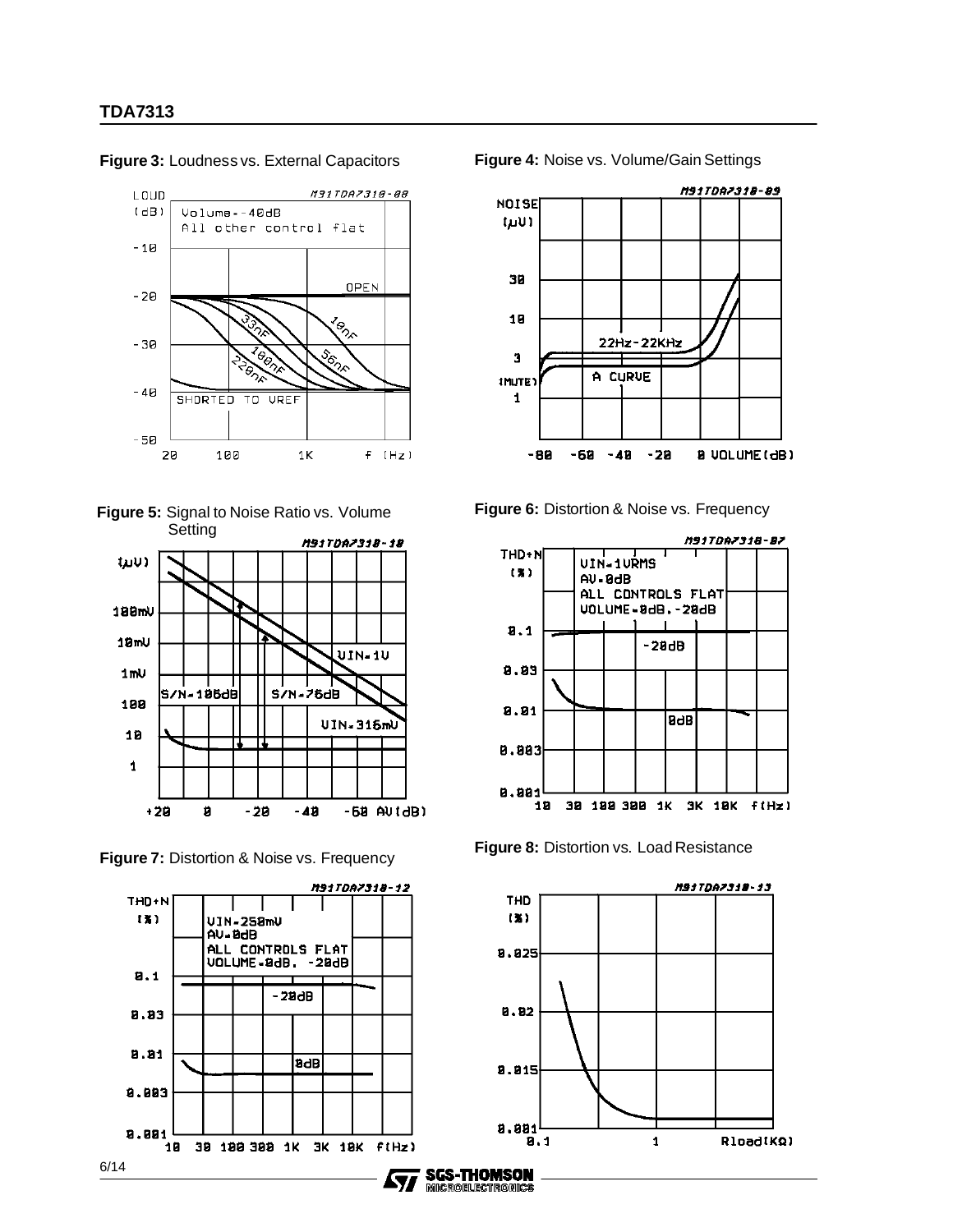

#### **Figure 9:** Channel Separation ( $L \rightarrow R$ ) vs. **Frequency**





**Figure 13:** Quiescent Current vs. Supply Voltage **Figure 14:** Supply Current vs. Temperature



**Figure 10:** Input Separation (L1 → L2, L3, L4) vs. **Frequency** 







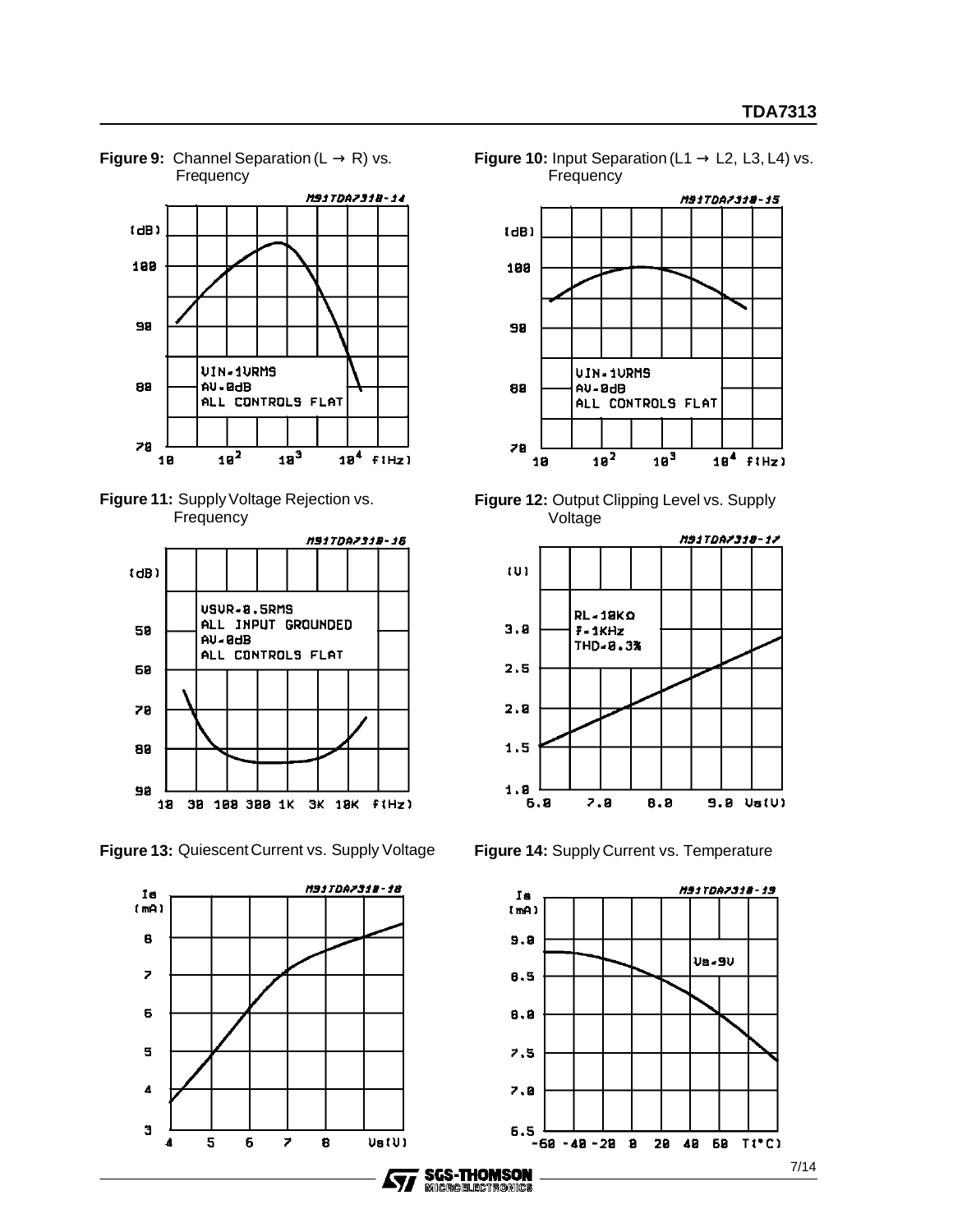

#### **Figure 15:** Bass Resistance vs. Temperature

# **I 2 C BUS INTERFACE**

Data transmission from microprocessor to the TDA7313 and viceversa takes place thru the 2<br>wires I<sup>2</sup>C BUS interface, consisting of the two lines SDA and SCL (pull-up resistors to positive supply voltage must be connected).

#### **Data Validity**

As shown in fig. 17, the data on the SDA line must be stable during the high period of the clock. The HIGH and LOW state of the data line can only change when the clock signal on the SCL line is LOW.

#### **Start and Stop Conditions**

As shown in fig.18 a start condition is a HIGH to LOW transition of the SDA line while SCL is HIGH. The stop condition is a LOW to HIGH transition of the SDA line while SCL is HIGH.

#### **Byte Format**

Every byte transferred on the SDA line must contain 8 bits. Each byte must be followed by an acknowledge bit. The MSB is transferred first.





#### **Acknowledge**

The master  $(uP)$  puts a resistive HIGH level on the SDA line during the acknowledge clock pulse (see fig. 19). The peripheral (audioprocessor) that acknowledges has to pull-down (LOW) the SDA line during the acknowledge clock pulse, so that the SDA line is stable LOW during this clock pulse.

The audioprocessor which has been addressed has to generate an acknowledge after the reception of each byte, otherwise the SDA line remains at the HIGH level during the ninth clock pulse time. In this case the master transmitter can generate the STOP information in order to abort the transfer.

#### **Transmission without Acknowledge**

Avoiding to detect the acknowledge of the audioprocessor, the µP can use a simplier transmission: simply it waits one clock without checking the slave acknowledging, and sends the new data.

This approach of course is less protected from misworking and decreases the noise immunity.



**MICROELECTRONICS** 

Figure 17: Data Validity on the I<sup>2</sup>CBUS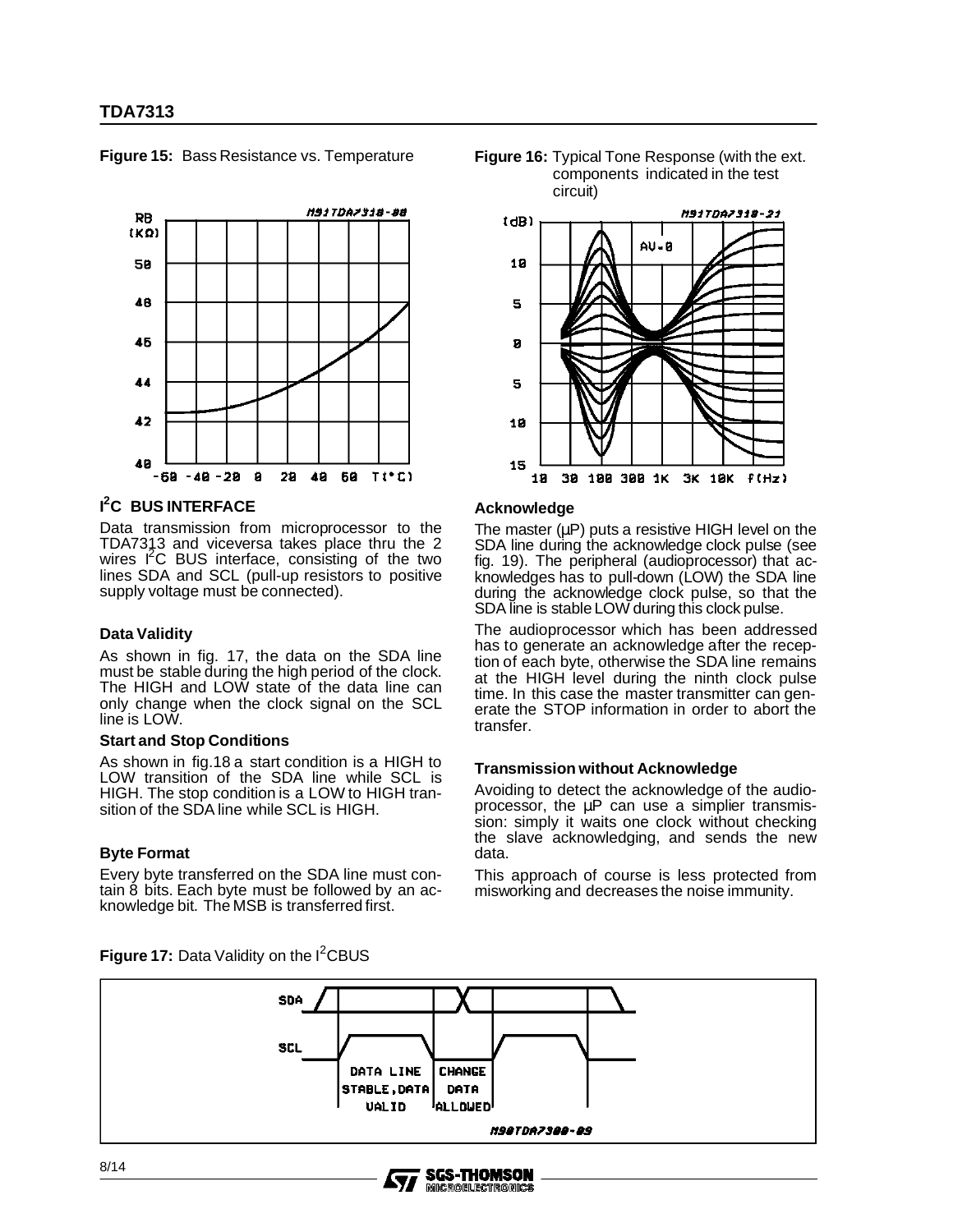Figure 18: Timing Diagram of I<sup>2</sup>CBUS



Figure 19: Acknowledge on the I<sup>2</sup>CBUS



# **SOFTWARE SPECIFICATION Interface Protocol**

The interface protocol comprises:

- $\blacksquare$  A start condition (s)
- A chip address byte, containing the TDA7313  $\blacksquare$

address (the 8th bit of the byte must be 0). The TDA7313 must always acknowledge at the end of each transmitted byte.

- A sequence of data (N-bytes + acknowledge)  $\blacksquare$
- A stop condition (P)  $\blacksquare$



Data Transferred (N-bytes + Acknowledge)

ACK = Acknowledge

 $S = Start$ 

 $P = Stop$ 

MAX CLOCK SPEED 100kbits/s

# **SOFTWARE SPECIFICATION**

Chip address

| <br>_ |  |  |  |  |
|-------|--|--|--|--|

### DATA BYTES

| <b>MSB</b> |           |    |                |                |    | LSB            | <b>FUNCTION</b> |
|------------|-----------|----|----------------|----------------|----|----------------|-----------------|
|            | <b>B2</b> | B1 | B <sub>0</sub> | А2             | A1 | A0             | Volume control  |
|            |           | B1 | B <sub>0</sub> | А2             | A1 | A0             | Speaker ATT LR  |
|            |           | B1 | B <sub>0</sub> | A2             | A1 | A0             | Speaker ATT RR  |
|            |           | B1 | B <sub>0</sub> | A2             | A1 | A0             | Speaker ATT LF  |
|            |           | B1 | B <sub>0</sub> | A2             | A1 | A0             | Speaker ATT RF  |
|            |           | G1 | G0             | S <sub>2</sub> | S1 | S <sub>0</sub> | Audio switch    |
|            |           |    | CЗ             | C2             | C1 | C0             | Bass control    |
|            |           |    | C3             | C2             | C1 | C0             | Treble control  |

 $Ax = 1.25dB$  steps;  $Bx = 10dB$  steps;  $Cx = 2dB$  steps;  $Gx = 3.75dB$  steps

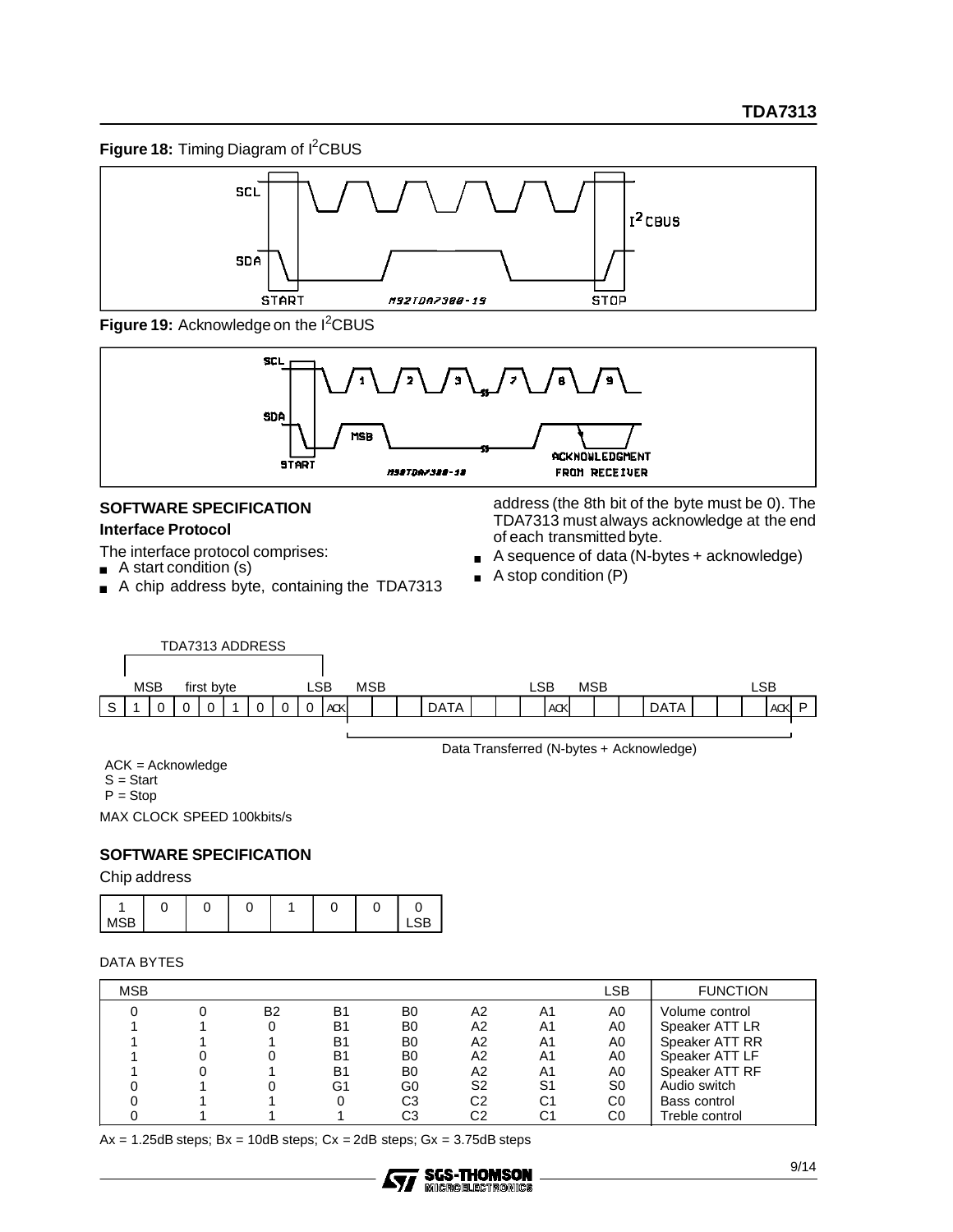# **SOFTWARE SPECIFICATION** (continued)

DATA BYTES (detailed description) **Volume**

| <b>MSB</b> |             |           |                |                |    |                | <b>LSB</b>     | <b>FUNCTION</b>     |
|------------|-------------|-----------|----------------|----------------|----|----------------|----------------|---------------------|
| 0          | $\mathbf 0$ | <b>B2</b> | <b>B1</b>      | B <sub>0</sub> | A2 | A <sub>1</sub> | A <sub>0</sub> | Volume 1.25dB steps |
|            |             |           |                |                | 0  | $\Omega$       | $\Omega$       | 0                   |
|            |             |           |                |                | 0  |                |                | $-1.25$             |
|            |             |           |                |                | 0  |                |                | $-2.5$              |
|            |             |           |                |                |    |                |                | $-3.75$             |
|            |             |           |                |                |    | n              |                | -5                  |
|            |             |           |                |                |    |                |                | $-6.25$             |
|            |             |           |                |                |    |                |                | $-7.5$              |
|            |             |           |                |                |    |                |                | $-8.75$             |
| $\Omega$   | $\mathbf 0$ | <b>B2</b> | B <sub>1</sub> | B <sub>0</sub> | A2 | A <sub>1</sub> | A0             | Volume 10dB steps   |
|            |             | 0         | $\Omega$       | $\Omega$       |    |                |                | 0                   |
|            |             | 0         |                |                |    |                |                | $-10$               |
|            |             | 0         |                |                |    |                |                | $-20$               |
|            |             | 0         |                |                |    |                |                | $-30$               |
|            |             |           |                |                |    |                |                | $-40$               |
|            |             |           |                |                |    |                |                | $-50$               |
|            |             |           |                |                |    |                |                | $-60$               |
|            |             |           |                |                |    |                |                | $-70$               |

For example a volume of -45dB is given by:

# **Speaker Attenuators**

| <b>MSB</b> |          |   |                                                  |                                                          |                      |                                                          | <b>LSB</b>                                   | <b>FUNCTION</b>                                                                  |
|------------|----------|---|--------------------------------------------------|----------------------------------------------------------|----------------------|----------------------------------------------------------|----------------------------------------------|----------------------------------------------------------------------------------|
|            | $\Omega$ | 0 | <b>B1</b><br><b>B1</b><br><b>B1</b><br><b>B1</b> | B <sub>0</sub><br>B0<br>B <sub>0</sub><br>B <sub>0</sub> | A2<br>A2<br>A2<br>A2 | A <sub>1</sub><br>A1<br>A <sub>1</sub><br>A <sub>1</sub> | A0<br>A <sub>0</sub><br>A <sub>0</sub><br>A0 | Speaker LF<br>Speaker RF<br>Speaker LR<br>Speaker RR                             |
|            |          |   |                                                  |                                                          | $\Omega$             | $\Omega$                                                 | $\Omega$                                     | $\Omega$<br>$-1.25$<br>$-2.5$<br>$-3.75$<br>$-5$<br>$-6.25$<br>$-7.5$<br>$-8.75$ |
|            |          |   | $\Omega$                                         |                                                          |                      |                                                          |                                              | $\Omega$<br>$-10$<br>$-20$<br>$-30$                                              |
|            |          |   |                                                  |                                                          |                      |                                                          |                                              | Mute                                                                             |

For example attenuation of 25dB on speaker RF is given by:

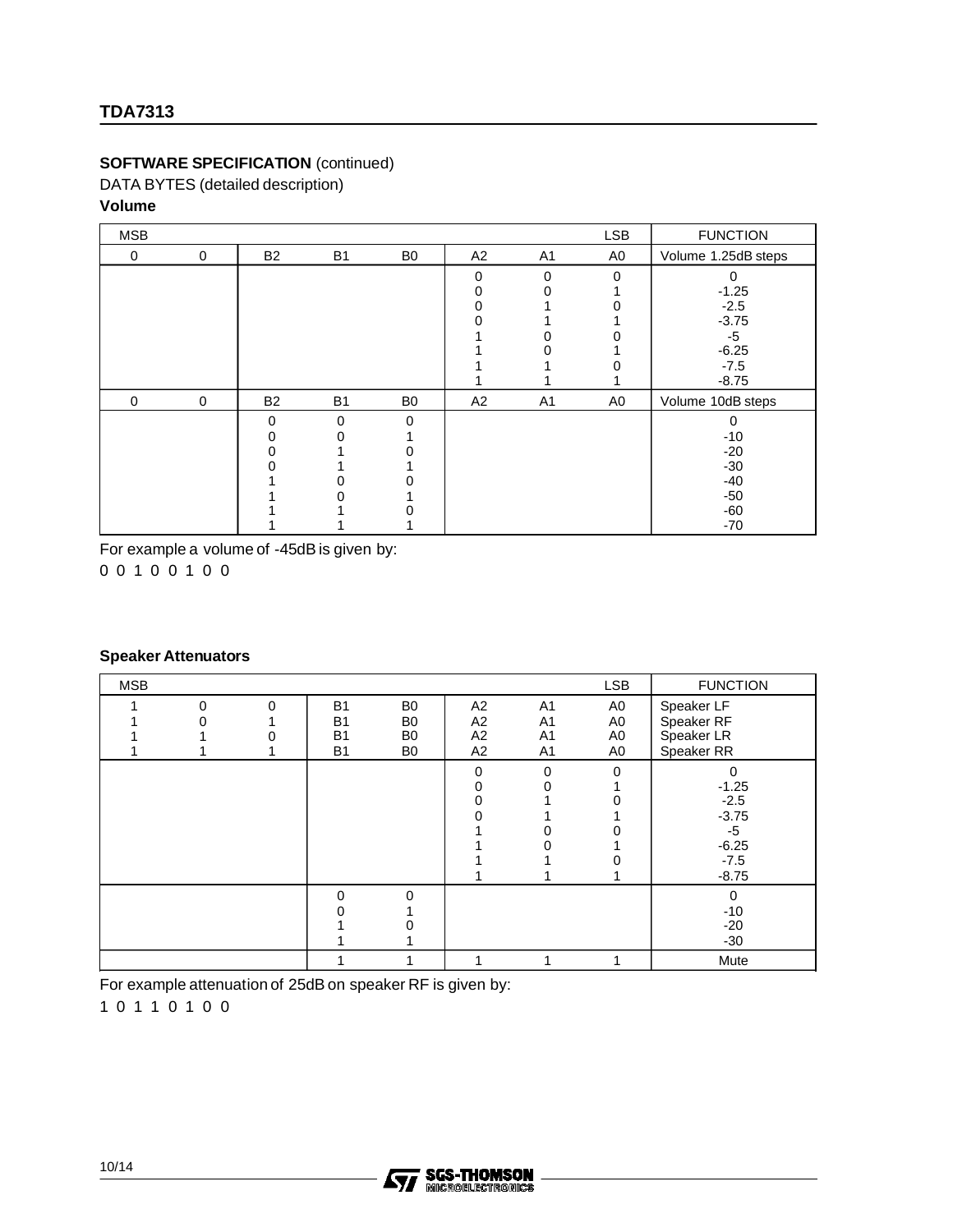# **Audio Switch**

| <b>MSB</b> |   |    |    |                |                | <b>LSB</b>     | <b>FUNCTION</b>                                                                                   |
|------------|---|----|----|----------------|----------------|----------------|---------------------------------------------------------------------------------------------------|
| 0          | 0 | G1 | G0 | S <sub>2</sub> | S <sub>1</sub> | S <sub>0</sub> | Audio Switch                                                                                      |
|            |   |    |    |                | Ω              | $\Omega$       | Stereo 1<br>Stereo 2<br>Stereo 3<br>Stereo $4$ $(*)$<br><b>LOUDNESS ON</b><br><b>LOUDNESS OFF</b> |
|            |   |    |    |                |                |                | $+11.25dB$<br>$+7.5dB$<br>$+3.75dB$<br>0dB                                                        |

For example to select the stereo 2 input with a gain of +7.5dB LOUDNESS ON the 8bit string is:

(\*) Stereo 4 is connected internally, but not available on pins.

# **Bass and Treble**

| ი<br>O |  | $\Omega$ | C <sub>3</sub><br>C <sub>3</sub> | C <sub>2</sub><br>C <sub>2</sub> | C <sub>1</sub><br>C <sub>1</sub> | CO<br>CO | Bass<br>Treble |
|--------|--|----------|----------------------------------|----------------------------------|----------------------------------|----------|----------------|
|        |  |          | 0                                | $\Omega$                         | $\mathbf 0$                      | $\Omega$ | $-14$          |
|        |  |          |                                  |                                  |                                  |          | $-12$          |
|        |  |          |                                  |                                  |                                  |          | $-10$          |
|        |  |          |                                  |                                  |                                  |          | -8             |
|        |  |          |                                  |                                  |                                  |          | -6             |
|        |  |          |                                  |                                  |                                  |          | $-4$           |
|        |  |          |                                  |                                  |                                  |          | $-2$           |
|        |  |          |                                  |                                  |                                  |          | 0              |
|        |  |          |                                  |                                  |                                  |          |                |
|        |  |          |                                  |                                  |                                  |          | າ              |
|        |  |          |                                  |                                  |                                  |          |                |
|        |  |          |                                  |                                  |                                  |          | 6              |
|        |  |          |                                  |                                  |                                  |          | 8              |
|        |  |          |                                  |                                  |                                  |          | 10             |
|        |  |          |                                  |                                  |                                  |          | 12             |
|        |  |          |                                  |                                  |                                  |          | 14             |

#### $C3 =$  Sign

For example Bass at -10dB is obtained by the following 8 bit string:

Purchase of I<sup>2</sup>C Components of SGS-THOMSON Microelectronics, conveys a license under the Philips  $1^2C$  Patent Rights to use these components in an  $1^2C$  system, provided that the system conforms to the I2 C Standard Specifications as defined by Philips. قسد سد س

----------------------------------

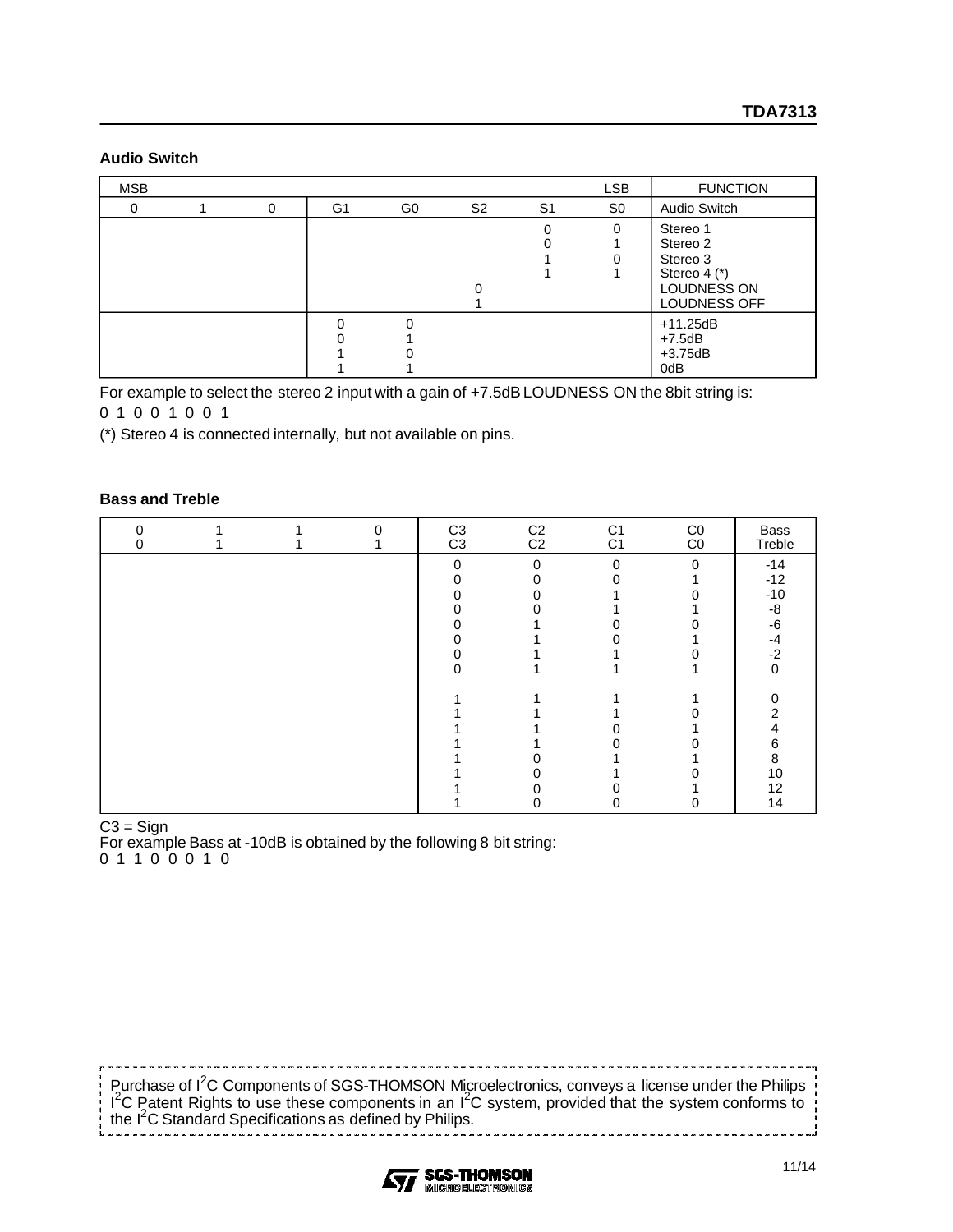# **SO28 PACKAGE MECHANICAL DATA**

| DIM.                                       |                  | mm      |         | inch       |       |       |  |  |  |  |
|--------------------------------------------|------------------|---------|---------|------------|-------|-------|--|--|--|--|
|                                            | MIN.             | TYP.    | MAX.    | MIN.       | TYP.  | MAX.  |  |  |  |  |
| $\mathsf A$                                |                  |         | 2.65    |            |       | 0.104 |  |  |  |  |
| a1                                         | 0.1              |         | 0.3     | 0.004      |       | 0.012 |  |  |  |  |
| $\sf b$                                    | 0.35             |         | 0.49    | 0.014      |       | 0.019 |  |  |  |  |
| b1                                         | 0.23             |         | 0.32    | 0.009      |       | 0.013 |  |  |  |  |
| $\mathbf C$                                |                  | $0.5\,$ |         |            | 0.020 |       |  |  |  |  |
| c1                                         |                  |         |         | 45° (typ.) |       |       |  |  |  |  |
| D                                          | 17.7             |         | 18.1    | 0.697      |       | 0.713 |  |  |  |  |
| E                                          | $10\,$           |         | 10.65   | 0.394      |       | 0.419 |  |  |  |  |
| $\mathsf{e}% _{0}\left( \mathsf{e}\right)$ |                  | 1.27    |         |            | 0.050 |       |  |  |  |  |
| e3                                         |                  | 16.51   |         |            | 0.65  |       |  |  |  |  |
| $\mathsf F$                                | $7.4$            |         | $7.6\,$ | 0.291      |       | 0.299 |  |  |  |  |
| L                                          | 0.4              |         | 1.27    | 0.016      |       | 0.050 |  |  |  |  |
| $\mathsf S$                                | $8^\circ$ (max.) |         |         |            |       |       |  |  |  |  |



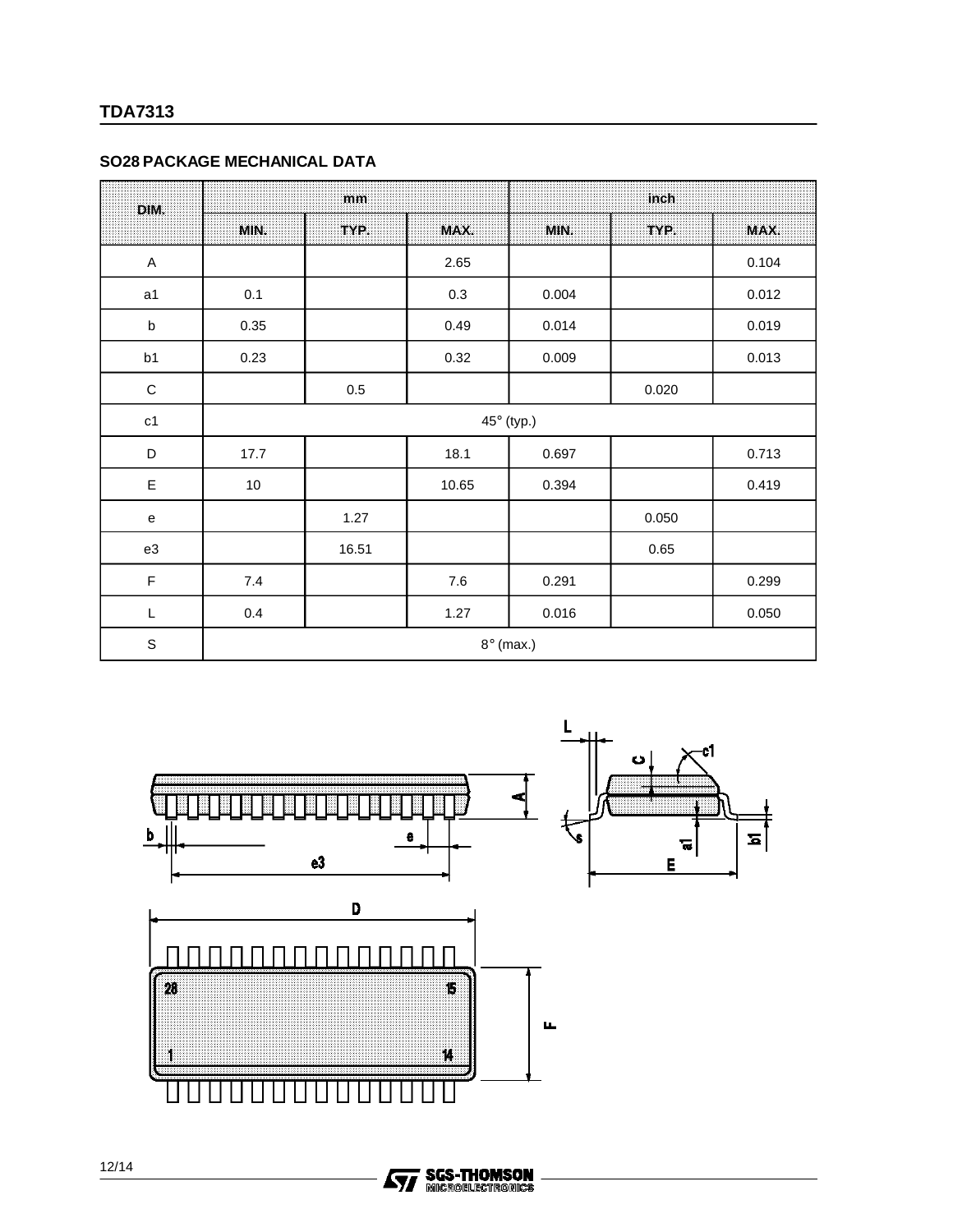# **DIP28 PACKAGE MECHANICAL DATA**

| DIM.           |      | mm    |       | inch  |       |       |  |  |
|----------------|------|-------|-------|-------|-------|-------|--|--|
|                | MIN. | TYP.  | MAX.  | MIN.  | TYP.  | MAX.  |  |  |
| a1             |      | 0.63  |       |       | 0.025 |       |  |  |
| $\sf b$        |      | 0.45  |       |       | 0.018 |       |  |  |
| b1             | 0.23 |       | 0.31  | 0.009 |       | 0.012 |  |  |
| b <sub>2</sub> |      | 1.27  |       |       | 0.050 |       |  |  |
| D              |      |       | 37.34 |       |       | 1.470 |  |  |
| $\mathsf E$    | 15.2 |       | 16.68 | 0.598 |       | 0.657 |  |  |
| ${\bf e}$      |      | 2.54  |       |       | 0.100 |       |  |  |
| e3             |      | 33.02 |       |       | 1.300 |       |  |  |
| F              |      |       | 14.1  |       |       | 0.555 |  |  |
| T              |      | 4.445 |       |       | 0.175 |       |  |  |
| L              |      | 3.3   |       |       | 0.130 |       |  |  |